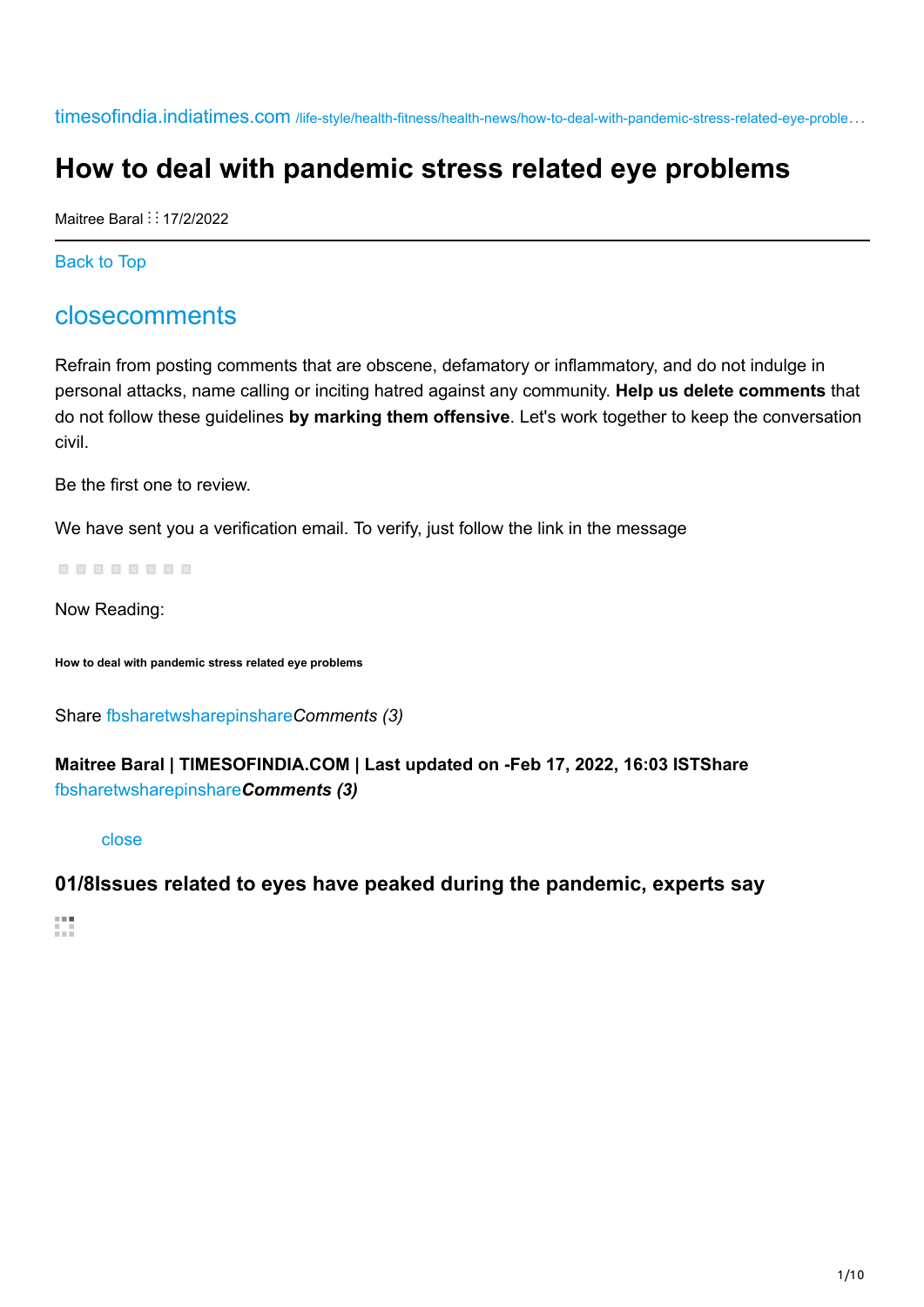

Digital strain, prolonged screen time, working in a temporary workstation set up and working continuously for hours have become the new normal in life since the onset of the COVID-19 pandemic.

This coupled with lack of physical activity, and excessive work pressure has worsened the overall health of an individual.

The human organ that has been the silent sufferer of COVID-19 pandemic are the eyes. The COVID-19 pandemic necessitated change in human lifestyle has put a tremendous effect on the vision power of the body.

Complaints related to drying of eyes, itchiness, redness, double vision, blurred vision have peaked during the pandemic.

#### readmore

## **02/8"Digital Eye Strain"**

 $\mathbb{C}^{\times}_{\mathbb{C}}$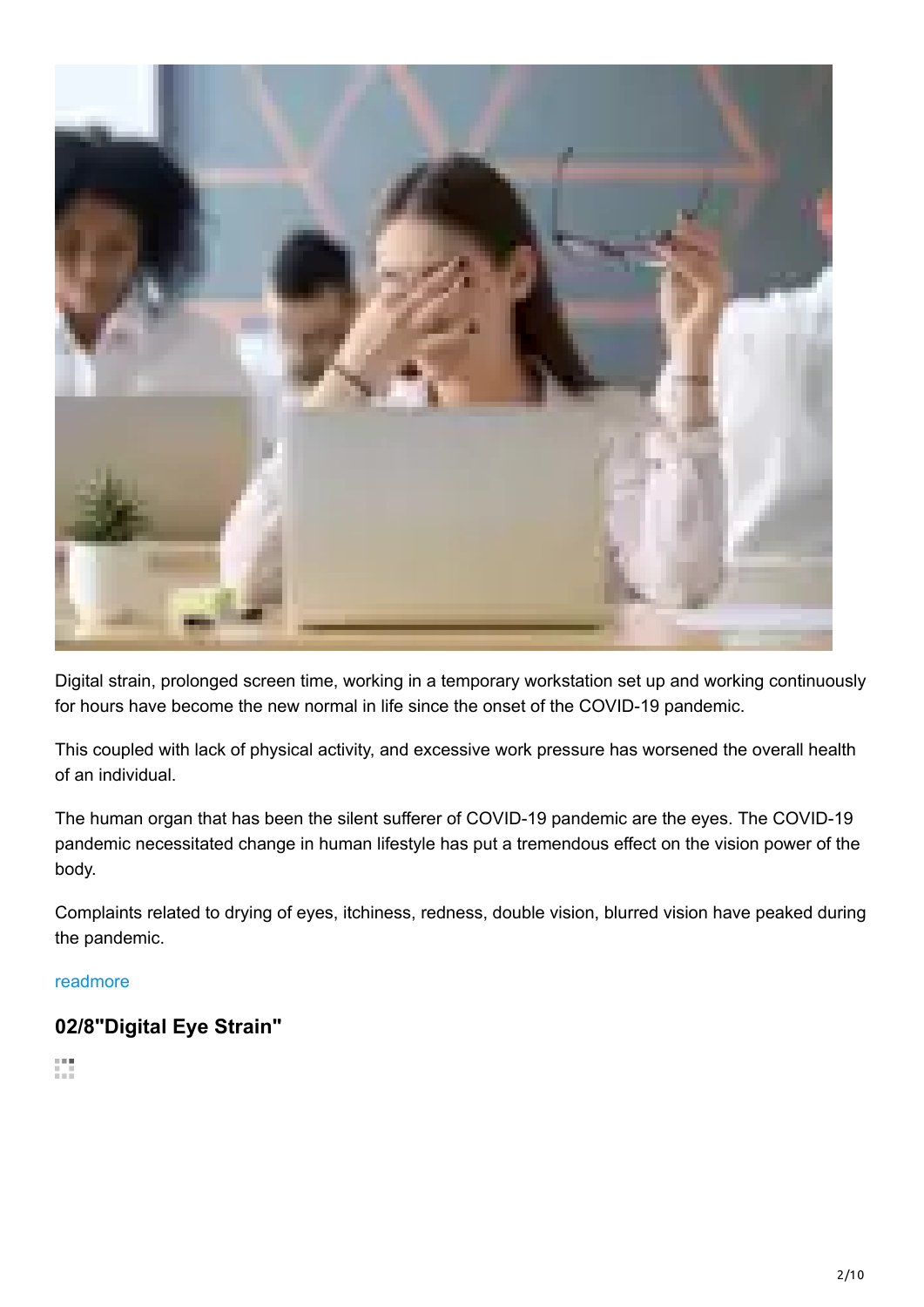

"Computers and mobile phones cause harm by emitting short high energy waves that can penetrate eyes and can eventually contribute to photochemical damage to the retinal cells, making an individual vulnerable to a variety of eye problems ranging from dry eye to age-related macular degeneration. It is collectively known as digital eye strain (DES) or computer vision syndrome," says a 2020 study published in the Indian Journal of Ophthalmology.

From office to education, the pandemic coerced human life to shift to online. Everything that happened physically was shifted to mobile phone apps, computers and laptops. Isolation, lockdown, shutdown also compelled people to seek comfort in gadgets.

The exposure of the eye to the digital space increased manifold soon after offices and schools were closed to stop the spread of the coronavirus.

Lockdown has changed sleeping habits. Ever since offices started functioning from home people have been sleeping late and till late morning, says Dr Partap Chauhan, Director of Jiva Ayurveda. Lack of adequate sleep puts a great strain on the muscles of the eyes and is one of the reasons why people are experiencing eye problems lately, he says.

#### readmore

## **03/8What are the symptoms?**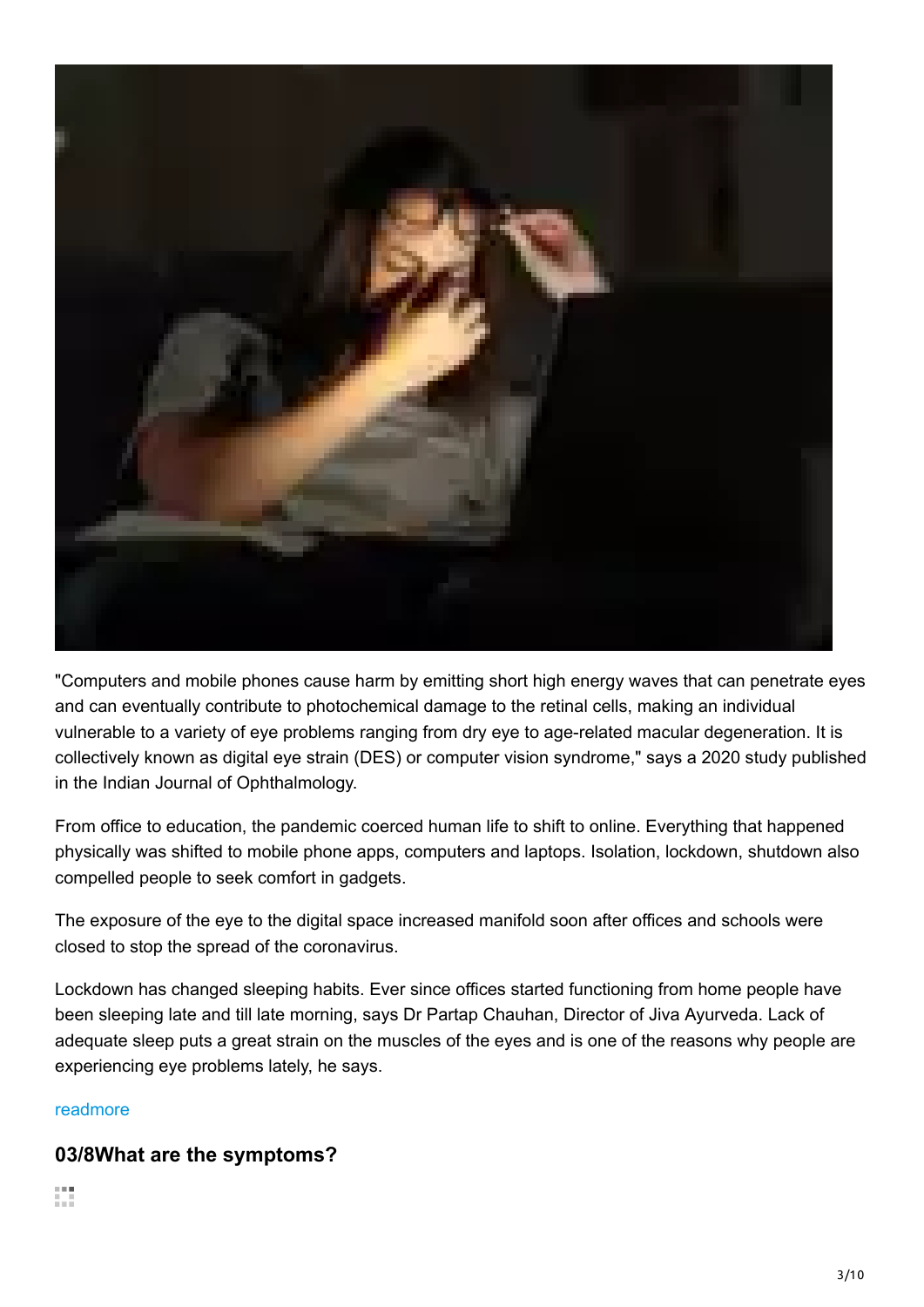

While itching and dryness are the most common symptoms which one should constantly check and give the eyes a rest as soon as it is seen, there are other symptoms too which can give a hint of the beginning of troubled vision.

Due to over strain, one can experience light sensitivity, tunnel vision or blurring of peripheral vision, and random spasms in the eye lids as well.

#### readmore

## **04/8How can it be managed?**

 $\frac{1}{2}$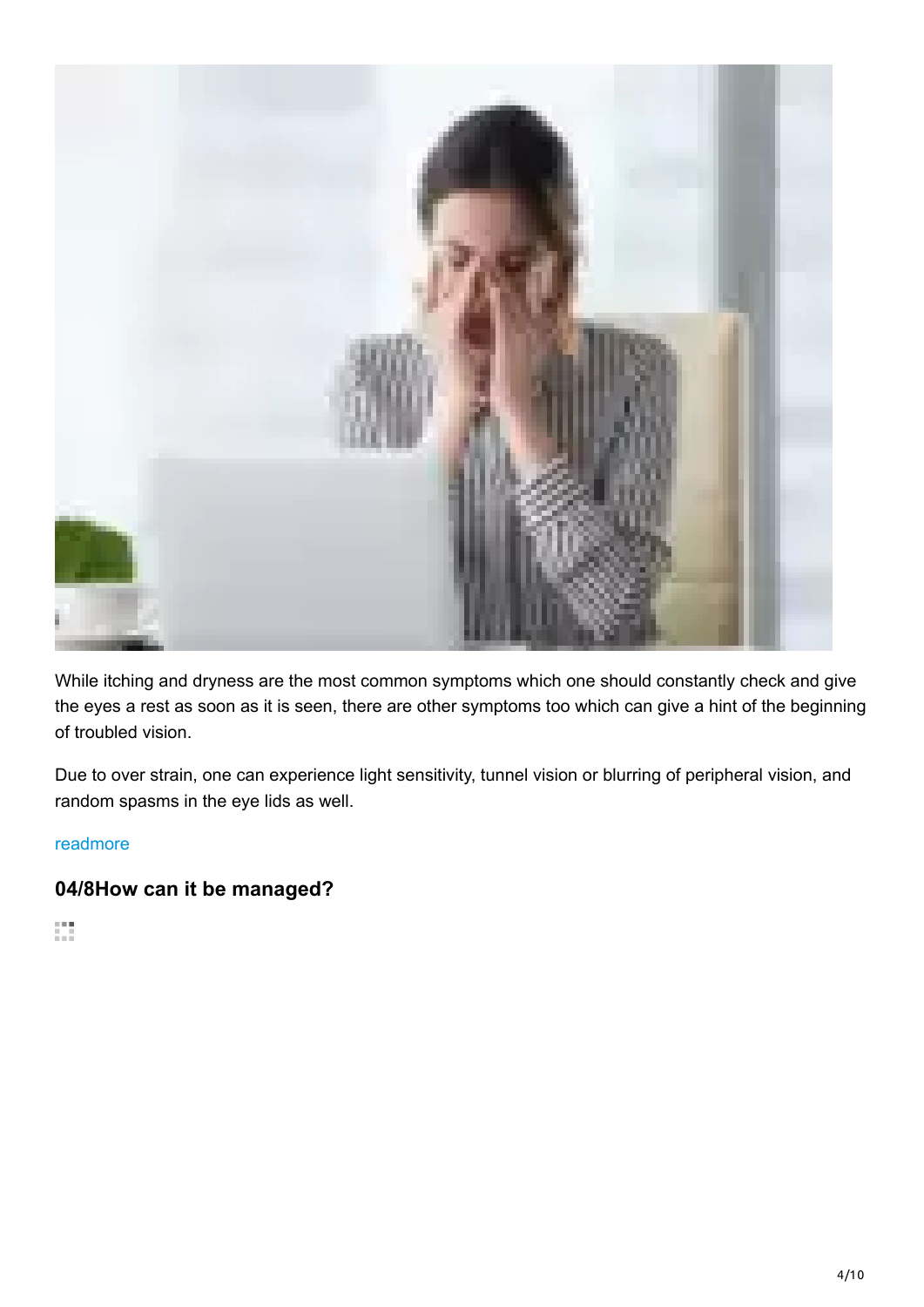

"It is commonly managed by non-pharmacologically and pharmacologically; non-pharmacological management includes correct ergonomic practices, maintaining normal blinking, the use of appropriate lighting, careful positioning of the digital device, adjusting image parameters (resolution, text size, contrast, luminance), and taking breaks, while pharmacological management strategies include using artificial tears," a research study says.

Dr Chauhan recommends going out, spending time on green lawns, and meditation during the evening or morning. "During meditation one can visualise greenery to calm down the strained eyes or one can meditate in a lawn either during morning or during evening to give the eyes rest," he says.

Selecting the right sitting posture while working from home is essential for the eyes. One should keep the work from home setup like the office set up so that posture and eyes are not strained.

#### readmore

## **05/8Other factors**

镇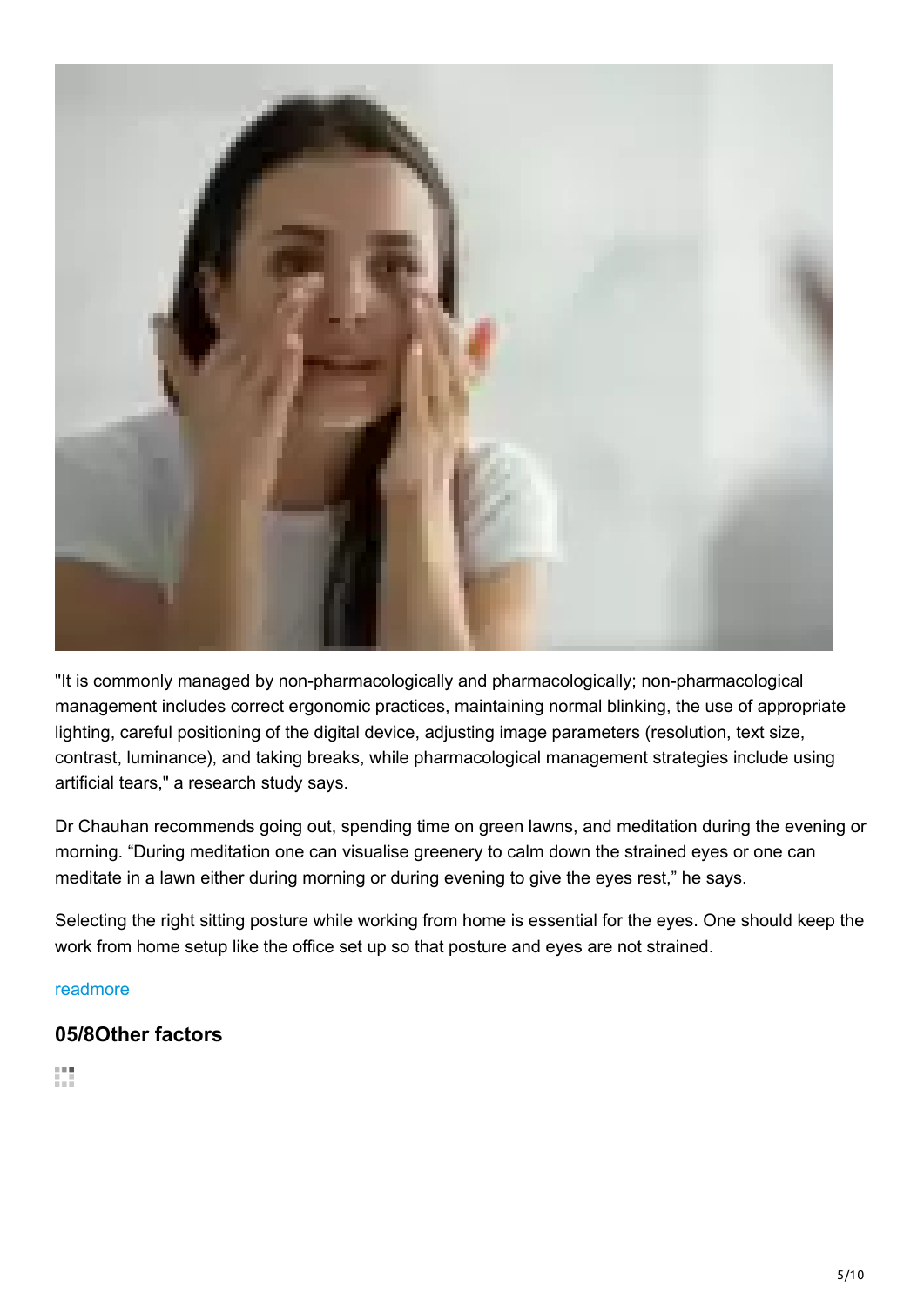

Medication of COVID leads to malfunction of the lacrimal gland leads to dryness, says Dr Manish Joshi, Senior consultant Ophthalmologist, Apollo Hospital. He also says that issues like dryness of eyes, cataract, glaucoma, viral infections in eyes, conjunctivitis, Keratitis, EpiScleritis, Scleritis are some of the conditions which are seen mostly after COVID, these days. "All sorts of eye infections starts from conjunctivitis to scleritis and vitritis is noted 6 months to 1 year after COVID," Dr Joshi adds.

#### readmore

## **06/8How to improve eye health**

Ø.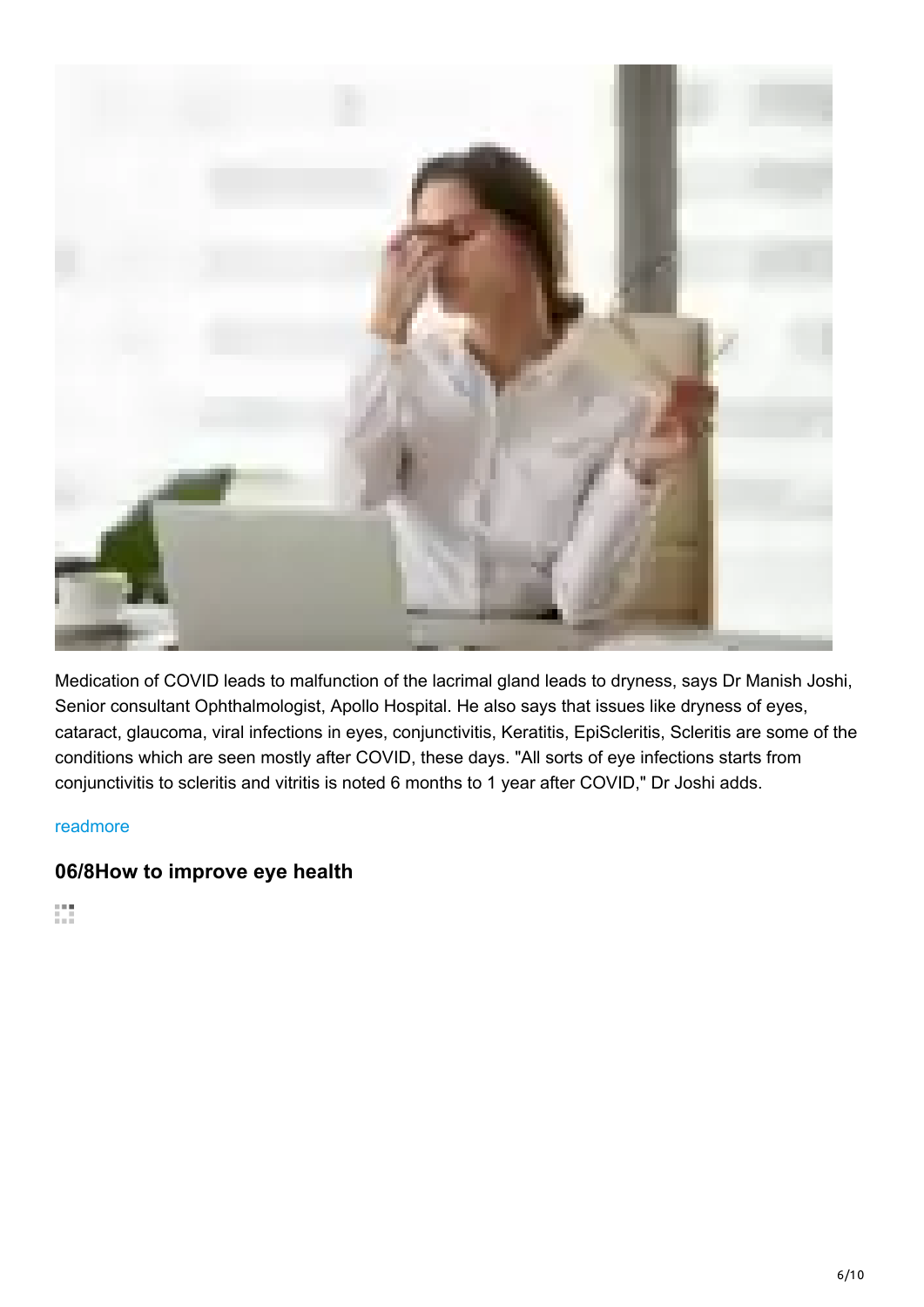

The gold standard method that has always been recommended by eye health experts is the 20-20-20 rule. This rule says that a person using mobile phones and computer screens throughout the day should take a break every 20 minutes, look at an object 20 feet away for 20 seconds.

Experts suggest blinking frequently while working and also advise to stop using mobile phones 2-3 hours before bed time.

Experts recommend good quality air for the eyes. Due to the pandemic and also because of work from home people are spending more time indoors. The indoor air is stagnant, and dries eyes. Taking a walk during the evening or during the morning will not only increase the mobility of the limbs, it will also provide the right amount of air and freshness to the eyes.

#### readmore

## **07/8Eye rotation, other simple exercises to follow**

Ø.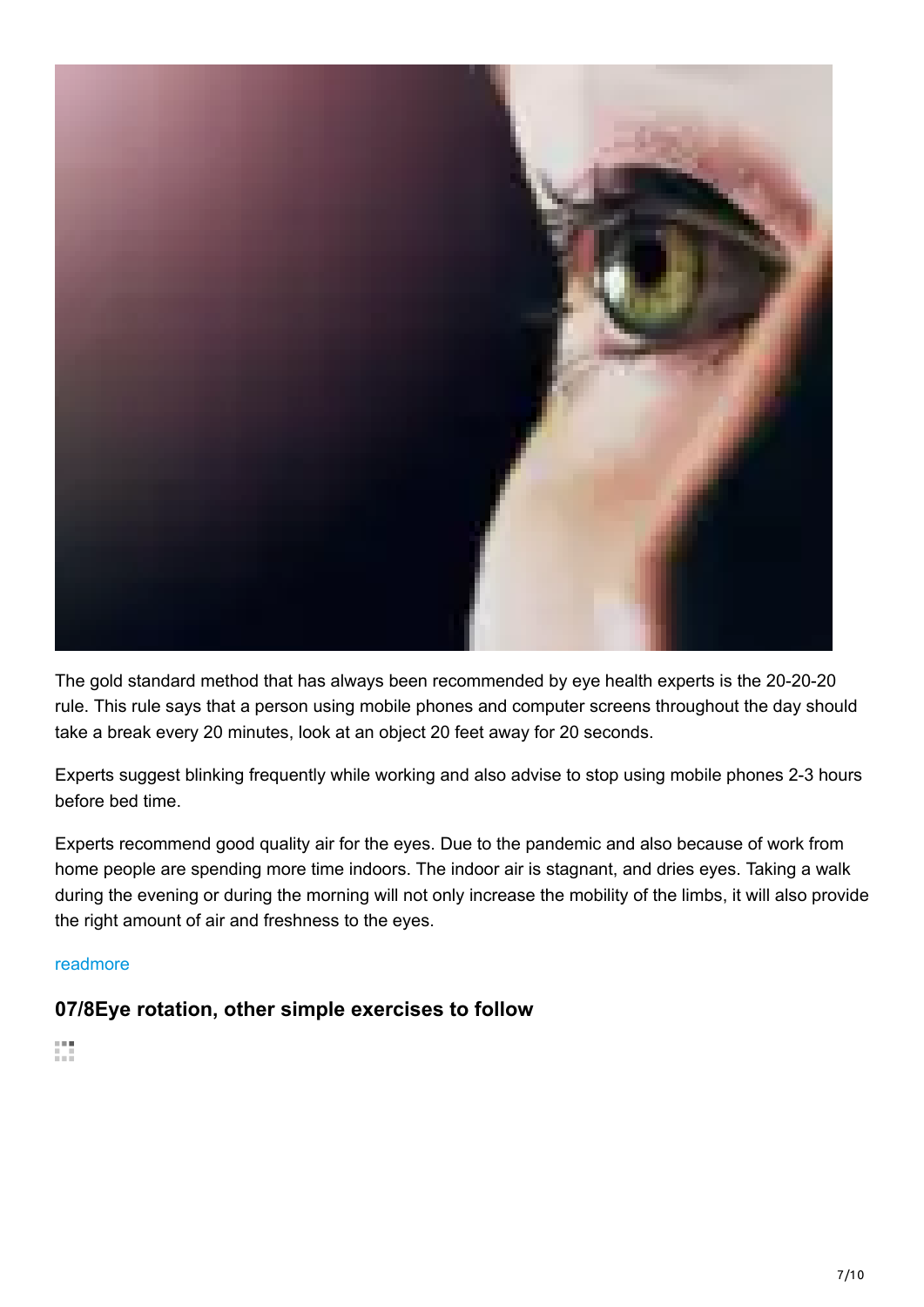

Rotate the eyeballs from left to right, top to bottom for atleast 5 minutes every morning and evening, says Dr Chauhan. Doing this will strengthen the muscles surrounding the eyes.

One can also rub the palms continuously for 1-2 minutes till it warms up a bit and then place the palms on the closed eyes. This soothes the strained eyelids.

The Ayurvedic expert also suggests washing the eyes, with clean water or if possible properly strained triphala water, three to four times a day in between computer usage.

Meditation or practicing mindfulness is a very good way to calm down the strained nerves of the eyes.

One should also boost the internal ecosystem of the body to give the eyes good health from within. "Drink amla juice for better eye health," says Dr Chauhan.

#### readmore

## **08/8Bottomline**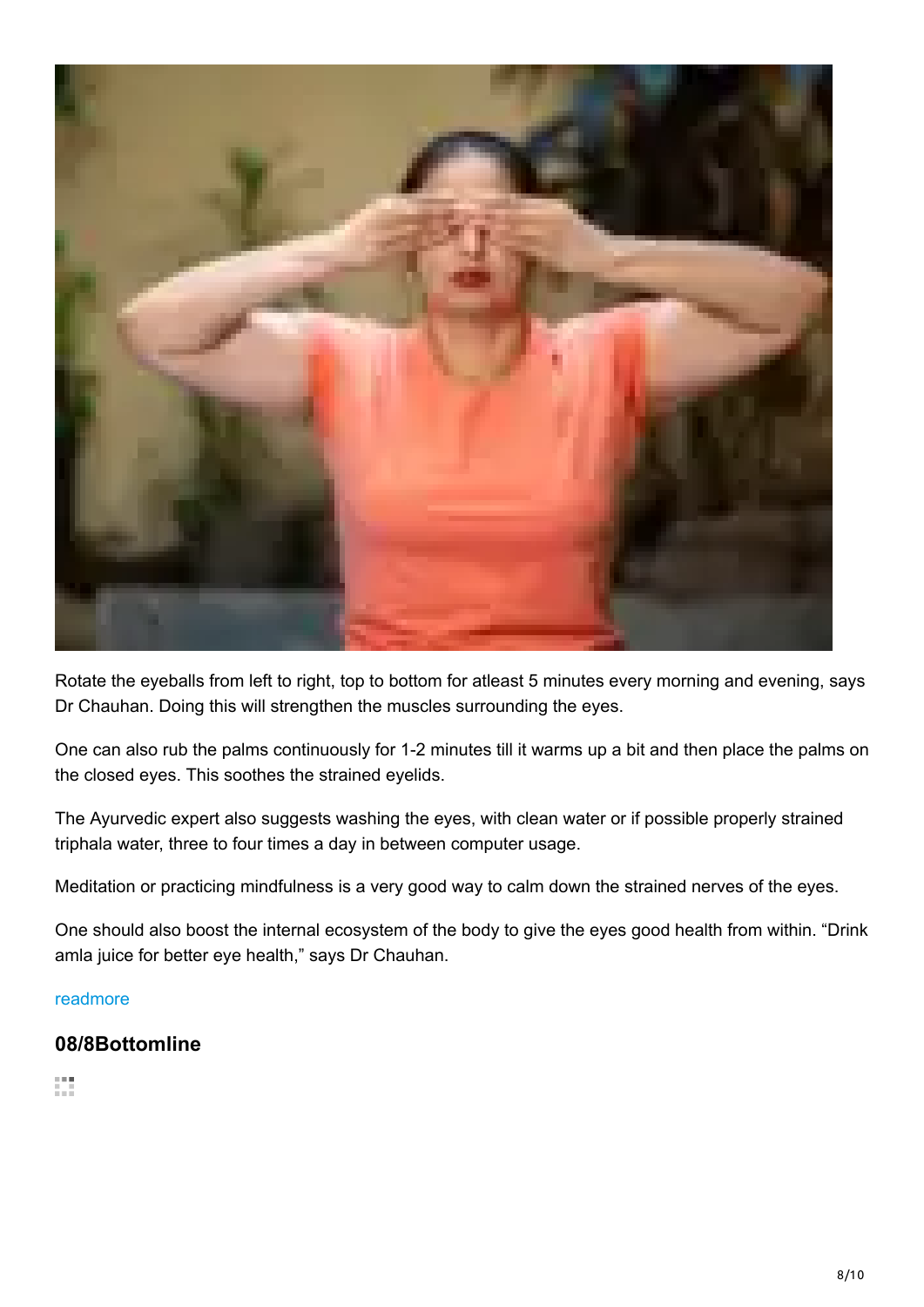

"Consulting Ophthalmologist is very much advisable if any issue or abnormalities you feel post covid," says Dr Joshi.

Regular eye check up and incorporating soothing techniques like meditation coupled with having a healthy diet will keep the vision on track, says Dr Chauhan and suggests taking regular breaks between works and practicing Savasana during morning and evening.

#### readmore



## **One Last Step!**

Before you go back to reading, help us verify your number to get access to amazing Times Prime Deals

- +91-
- 

Please enter 6 digit OTP we have sent to